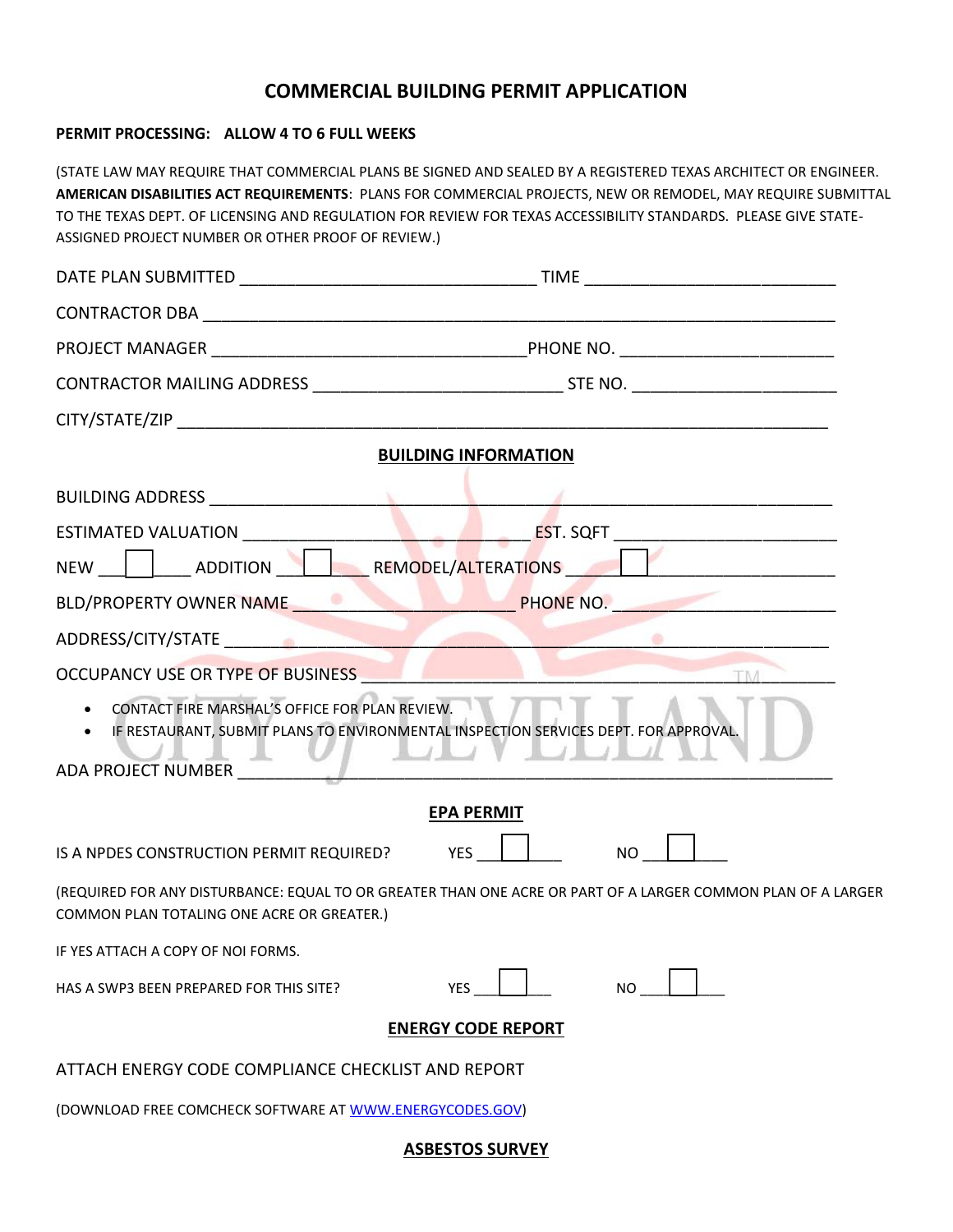I hereby certify that an asbestos survey, as required by state and federal laws, of all parts of the building affected by the planned renovation or demolition has to be completed by a person that is appropriately licensed , accredited, or trained to perform a survey.

| Print                                                                                                                | Date                                                                                                            |
|----------------------------------------------------------------------------------------------------------------------|-----------------------------------------------------------------------------------------------------------------|
| Signature                                                                                                            |                                                                                                                 |
|                                                                                                                      |                                                                                                                 |
|                                                                                                                      |                                                                                                                 |
| <b>BUILDING INSPECTION INFORMATION</b>                                                                               |                                                                                                                 |
|                                                                                                                      |                                                                                                                 |
| NO. OF STORIES                                                                                                       |                                                                                                                 |
| #UNITS NO. OF BEDROOMS NO. OF BATHS                                                                                  |                                                                                                                 |
| CORRIDOR RATING <b>AND RELEASE OF A STATE OF A STATE OF A STATE OF A STATE OF A STATE OF A STATE OF A STATE OF A</b> | DOOR RATING <b>DOOR RATING</b><br><b>TM</b>                                                                     |
|                                                                                                                      | CEILING RATING AND THE TABLE TO BE A RESERVED ON A RESERVED OF THE TABLE OF THE TABLE OF THE TABLE OF THE TABLE |
|                                                                                                                      |                                                                                                                 |
|                                                                                                                      |                                                                                                                 |
| FIRE DEPARTMENT SIGNATURE                                                                                            | <b>DATE</b>                                                                                                     |
| <b>YES</b><br><b>NO</b><br>SPRINKLERED BUILDING                                                                      |                                                                                                                 |